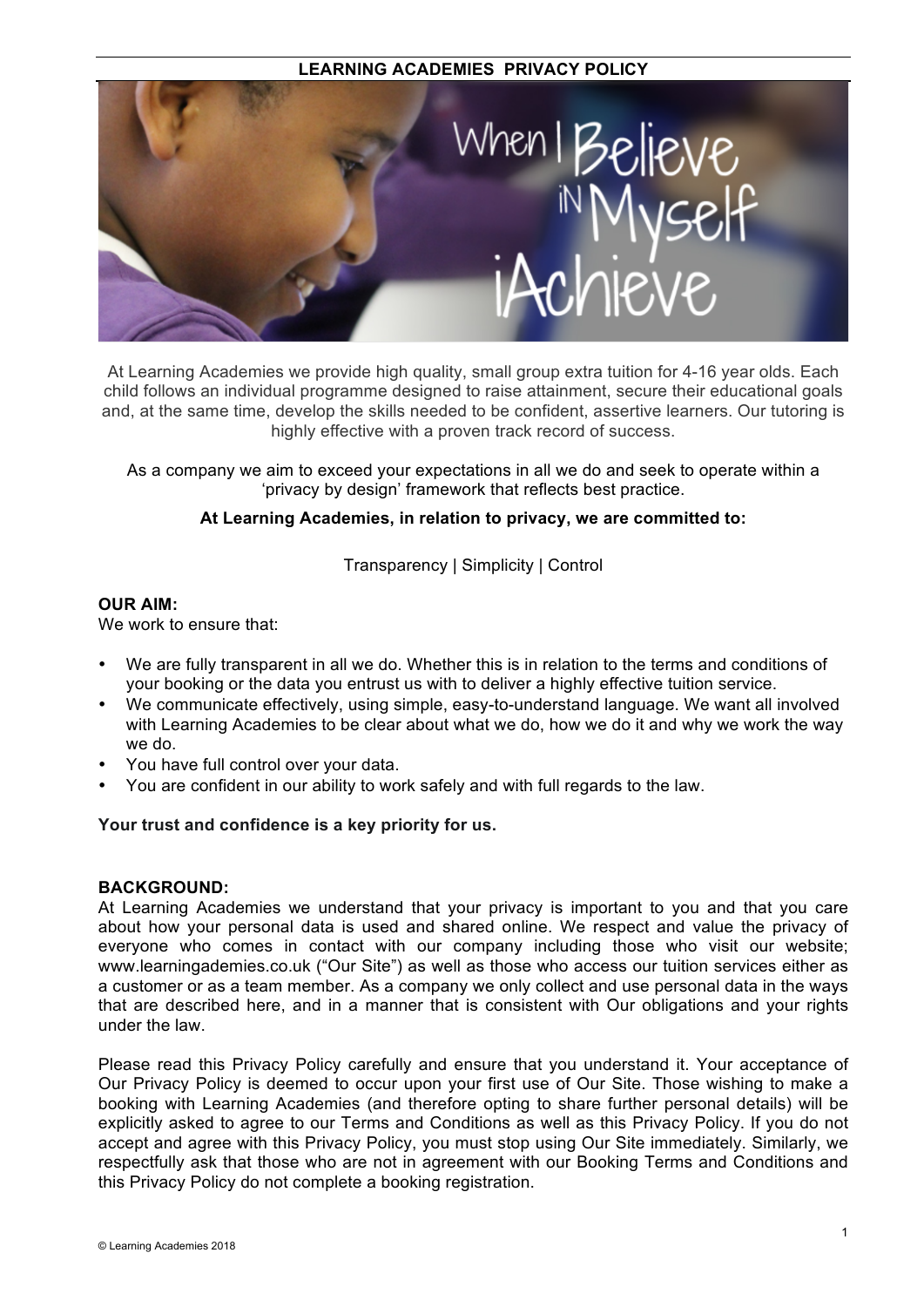#### **DEFINITIONS AND INTERPRETATION:**

In this Policy, the following terms shall have the following meanings:

- **"Personal data"** Means any and all data that relates to an identifiable person who can be directly or indirectly identified from that data. In this case, this means personal data that you give to Us via Our Site or via an external referral form that you submit to Learning Academies. It also includes data provided to us by potential team members during a recruitment process and that provided by team members to undertake their roles with us. This definition shall, where applicable, incorporate the definitions provided in EU Regulation 2016/679 – the General Data Protection Regulation ("GDPR").
- **"We/Us/Our"** Means Learning Academies Ltd, a limited company registered in England under company number 6206322 whose registered address is Academy House, 39 Hazel Close, Thorrington, CO78HJ.
- **"Cookie"** Means a small text file placed on your computer or device by Our Site when you visit certain parts of Our Site and/or when you use certain features of Our Site. Details of the Cookies used by Our Site are set out below;

## **ABOUT US:**

Our website is operated by Learning Academies Ltd (Company details above). Our VAT number is 174498369.

Our Data Protection Officer is Sacha Brakenbury and she can be contacted by email at sacha@learningacademies.co.uk by telephone on 0845 463 1342 or by post at Academy House, 39 Hazel Close, Thorrington, Essex, CO78HJ.

Learning Academies Ltd is a member of the UK Register of Learning Providers.

Learning Academies takes its responsibility as data controller seriously. As Data Controller we are responsible for the safe and fair processing of your data.

#### **SCOPE OF THIS POLICY:**

This Privacy Policy applies only to your use of Our Site and the delivery of Our Services. Our Site may contain links to other websites. Please note that We have no control over how your data is collected, stored, or used by other websites and We advise you to check the privacy policies of any such websites before providing any data to them.

#### **LEGAL FRAMEWORK:**

At Learning Academies we work in full compliance with the General Data Protection Regulation 2018 and Data Protection Act 2018. The came into force on  $25<sup>th</sup>$  May 2018, building upon the foundations of the previous Data Protection Act 1998. GDPR updates processes and procedures and aims to simplify compliance by providing a single law applicable to businesses in all EU countries, rather than having 28 different laws. GDRP will still apply post-Brexit.

#### **OUR RESPONSIBILITIES:**

| We will only collect and retain relevant and essential data.                                                                |
|-----------------------------------------------------------------------------------------------------------------------------|
| We will store your information safely and securely, protecting it from loss,<br>misuse, unauthorised access and disclosure. |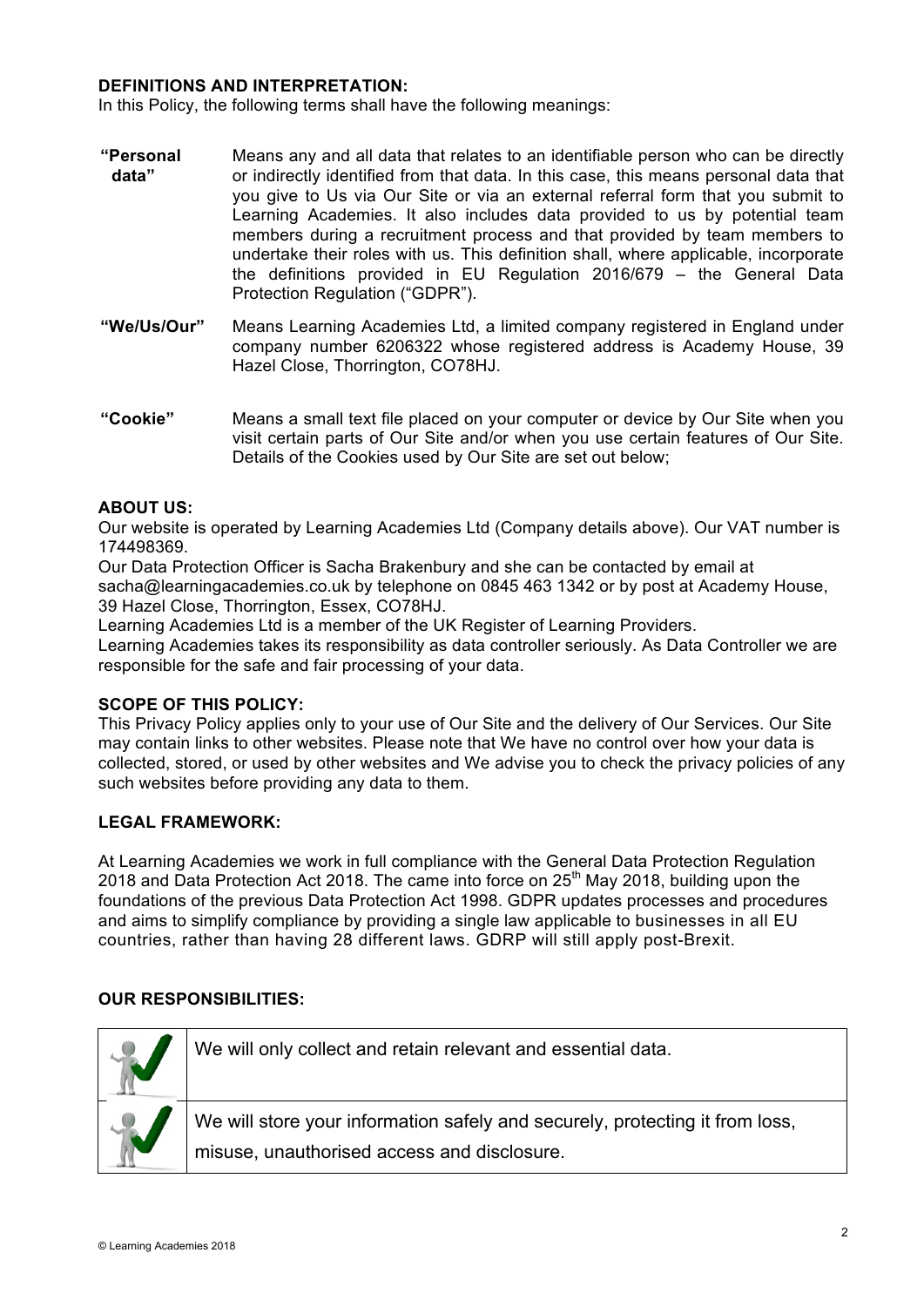| We will ensure that appropriate technical measures are in place to protect<br>personal data. |
|----------------------------------------------------------------------------------------------|
| We will destroy your information securely.                                                   |
| We will work hard to keep your personal data up to date                                      |
| We will comply fully with our obligations under the GDPR.                                    |

## **YOUR RIGHTS:**

As a data subject, you have the following rights under the GDPR, which this Policy and Our use of personal data have been designed to uphold:

| The right to be informed about Our collection and use of your personal data;                                                                                                                                                                                                                   |
|------------------------------------------------------------------------------------------------------------------------------------------------------------------------------------------------------------------------------------------------------------------------------------------------|
| The right of access to the personal data We hold about you (see section 12);                                                                                                                                                                                                                   |
| The right to rectification if any personal data We hold about you is inaccurate or<br>incomplete (please contact Us using the details in section 13)                                                                                                                                           |
| The right to be forgotten $-$ i.e. the right to ask Us to delete any personal data We<br>hold about you (We only hold your personal data for a limited time, as explained in<br>section 6 but if you would like Us to delete it sooner, please contact Us using the<br>details in section 13); |
| The right to restrict (i.e. prevent) the processing of your personal data;                                                                                                                                                                                                                     |
| The right to data portability (obtaining a copy of your personal data to re-use with<br>another service or organisation);                                                                                                                                                                      |
| The right to object to Us using your personal data for particular purposes; and                                                                                                                                                                                                                |
| Rights with respect to automated decision making and profiling.                                                                                                                                                                                                                                |

## **WHAT DATA DO WE COLLECT FROM OUR GENERAL WEBSITE VISITORS?**

Depending upon your use of Our Site, We may collect some or all of the following personal and non-personal listed below. Please also see the section below entitled 'Our Use of Cookies and Similar Technologies' and Our Cookie Policy. (INSERT LINK)

Our website is 'open to all,' with no membership/sign in required. General visitors to Our site (i.e.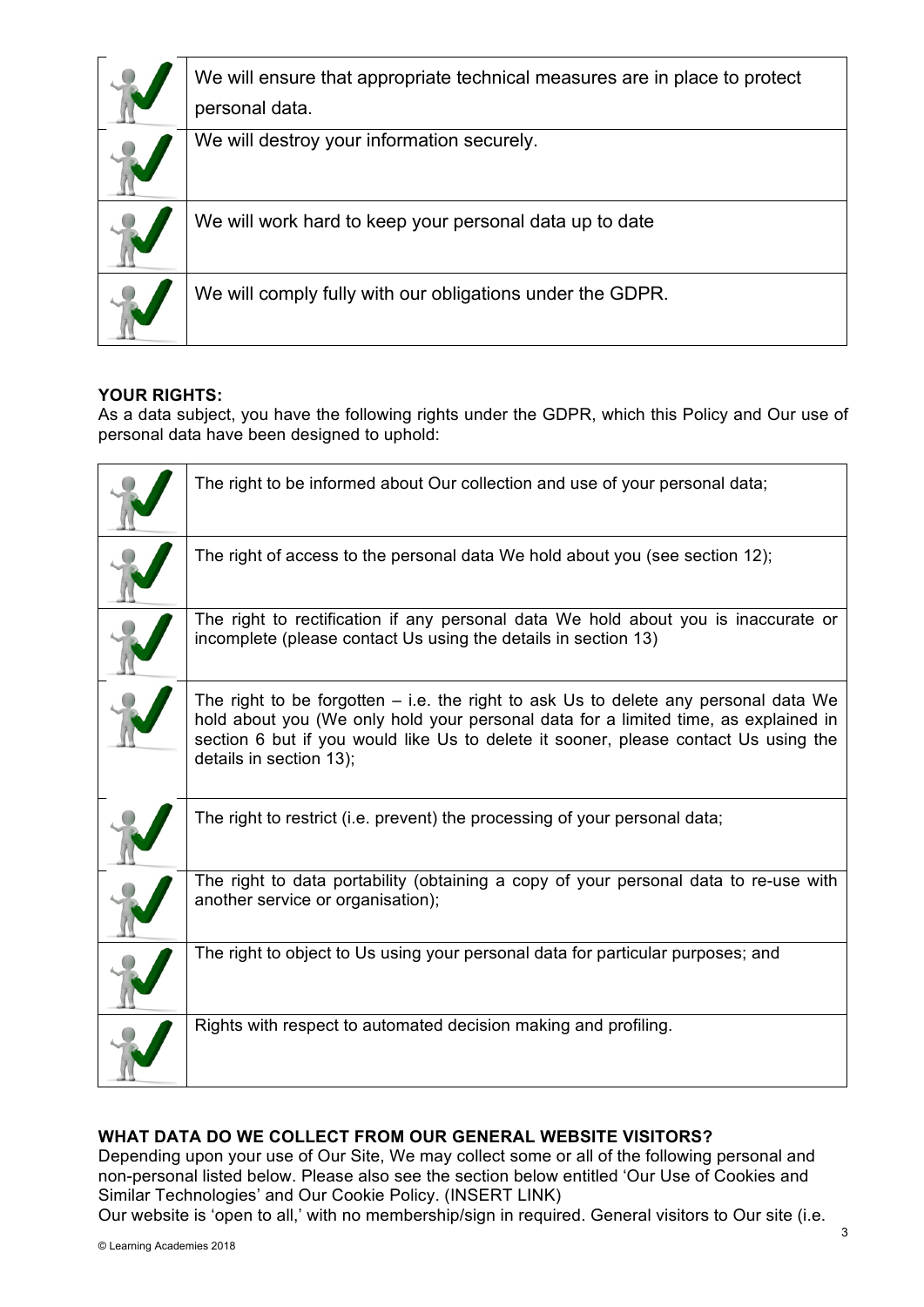those not making a booking) will receive three types of third party cookie on their computer or device. Third party Cookies are those placed by websites, services, and/or parties other than us. We use third party Cookies on Our Site for displaying video and tracking visits to our site using Google Analytics. We also use an app called Tawk.to which enables you us to track visitors to our site and, if you wish, it enables you to chat to us via a pop up 'chat box'. All Cookies used by and on Our Site are used in accordance with current UK and EU Cookie Law.

You may, if you wish, deny consent to the placing of Cookies; however certain features of Our Site may not function fully or as intended.

## **WHAT DATA DO WE COLLECT IN RELATION TO THE iACHIEVE PROGRAMME AND WHY?**

We collect information about you when you complete the online iAchieve Extra Tuition booking form. We also collect information when you voluntarily provide feedback and evaluations of the services you have received. The iAchieve Extra Tuition Booking form enables us to collect:

| <b>Personal Information (Special Category Personal Information)</b>                           |                                                                                                                                                                                                                                                                                                                                                                                                                                                  |  |  |  |
|-----------------------------------------------------------------------------------------------|--------------------------------------------------------------------------------------------------------------------------------------------------------------------------------------------------------------------------------------------------------------------------------------------------------------------------------------------------------------------------------------------------------------------------------------------------|--|--|--|
| <b>Booking Form Information</b>                                                               |                                                                                                                                                                                                                                                                                                                                                                                                                                                  |  |  |  |
| Your full name and<br>address, phone<br>number (landline<br>and mobile) and<br>email address. | This is essential for setting you up as a customer on our database and book keeping<br>software. Your details enable us to enter into a partnership in regards to purchasing<br>tuition. It also enables us to contact you in regards to the tuition you are purchasing.<br>We will use your email address to confirm your booking and to communicate with you<br>in regards to the on-going delivery of the tuition service you are purchasing. |  |  |  |
| Confirmation of<br>your child's<br>address.                                                   | This is important as some customers are booking on behalf of grandchildren etc. We<br>will use the child's address in the case of emergencies etc.                                                                                                                                                                                                                                                                                               |  |  |  |
| Your relationship<br>to the child                                                             | This enables us to communicate effectively to you and ensure we have the correct<br>details in regards to the child's parent/carer.                                                                                                                                                                                                                                                                                                              |  |  |  |
| Child's full name                                                                             | This enables us to identify your child and to register them for specific, individualised<br>learning subscriptions to enhance and accelerate their progress. Your child's name<br>is used to deliver the programme effectively (e.g. with Centre Registers etc).                                                                                                                                                                                 |  |  |  |
| Child's gender                                                                                | This is relevant in so far as it enables us to communicate with the correct personal<br>pronouns in relation to your child.                                                                                                                                                                                                                                                                                                                      |  |  |  |
| Child's date of<br>birth and current<br>school year.                                          | This is relevant when planning targets for your child's tuition. It enables us to use age<br>specific assessment tools to support your child. It also enables us to be aware of the<br>student's 'educational life cycle' and to support effectively at times of transition.                                                                                                                                                                     |  |  |  |
| Child's current<br>school                                                                     | This information is used so that we can provide a Teacher Feedback Form for all<br>iAchieve students. This is addressed to your child's class teacher and enables their<br>school (where appropriate) to share assessment goals. Where this opportunity is<br>utilised by our customers we find that progress is accelerated.                                                                                                                    |  |  |  |
| Key Area of Focus                                                                             | This tells us the area you would like our tutors to focus on for the purpose of their<br>tuition. We are then able to plan effectively.                                                                                                                                                                                                                                                                                                          |  |  |  |
| Medical<br>Information                                                                        | This information enables us to ensure a safe working environment for your child.                                                                                                                                                                                                                                                                                                                                                                 |  |  |  |
| Additional<br>Emergency<br><b>Contact Details</b>                                             | We ask for an additional emergency contact so that we are able to contact a key<br>carer/parent in the event of an emergency. We will always try and contact the primary<br>customer first.                                                                                                                                                                                                                                                      |  |  |  |
| <b>Photo Permission</b>                                                                       | This provides you with a chance to agree or disagree to your child's images being<br>used in promotional/marketing materials including social media.                                                                                                                                                                                                                                                                                             |  |  |  |
| <b>Teacher Feedback</b>                                                                       |                                                                                                                                                                                                                                                                                                                                                                                                                                                  |  |  |  |
| <b>Teacher Feedback</b><br>Form                                                               | If you choose to share a Teacher Feedback Form with your child's class teacher then<br>we will store the targets and information shared on our Central Register to enable<br>your child's tutor to access the information required to perform their tasks.                                                                                                                                                                                       |  |  |  |
| <b>Assessment Data</b>                                                                        |                                                                                                                                                                                                                                                                                                                                                                                                                                                  |  |  |  |
| <b>Tutor Notes</b>                                                                            | Tutors record progress and activities completed in a range of formats, dependent on<br>platforms used. We use this information to plan the next session's work.                                                                                                                                                                                                                                                                                  |  |  |  |
| Photographs/Videos/Testimonials                                                               |                                                                                                                                                                                                                                                                                                                                                                                                                                                  |  |  |  |
| Images/Quotations                                                                             | These will only be used where you have given your explicit permission for us to do<br>SO.                                                                                                                                                                                                                                                                                                                                                        |  |  |  |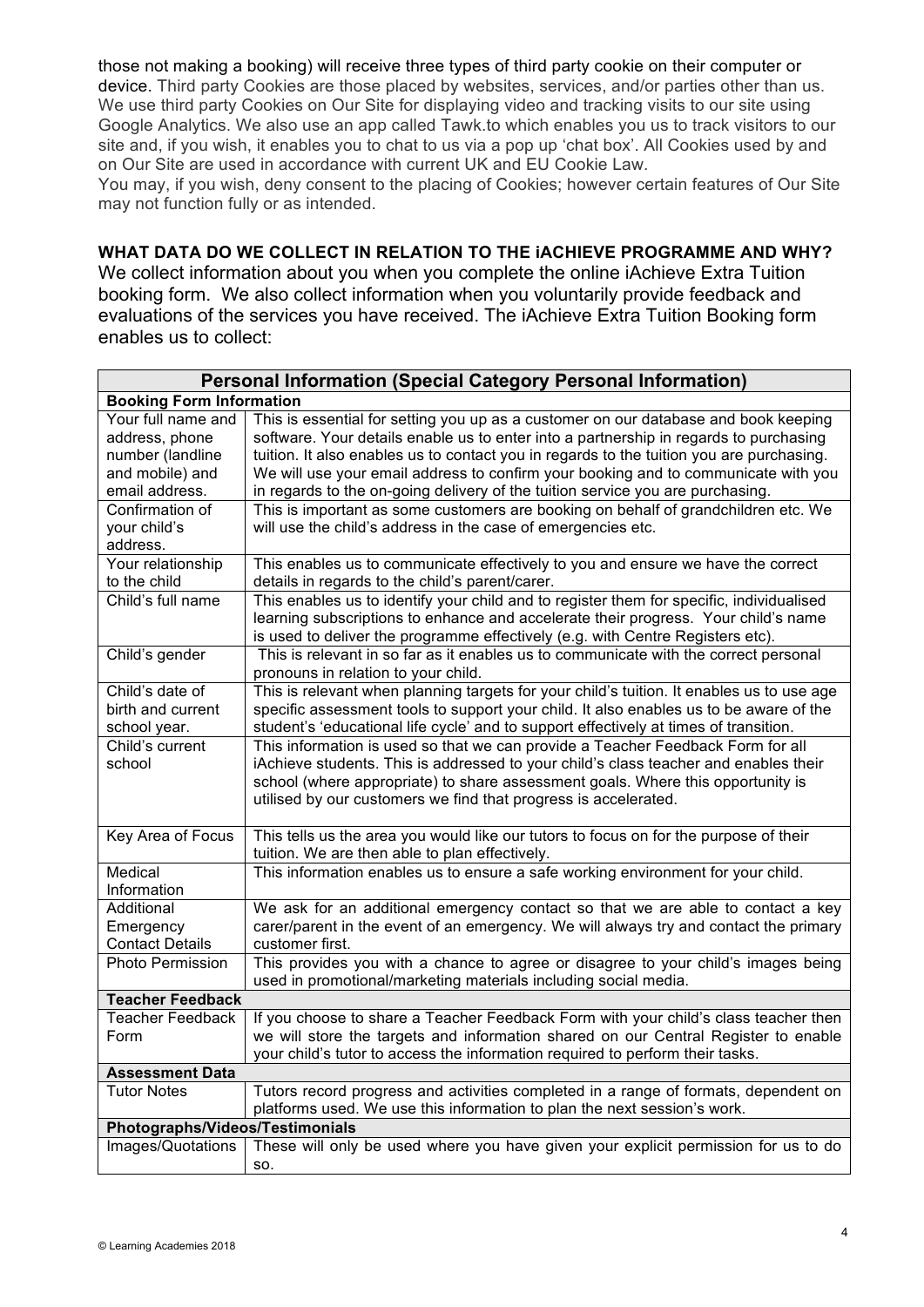## **WHAT DATA DO WE COLLECT IN RELATION TO THE iASPIRE PROGRAMME AND WHY?**

| <b>Personal Information (Special Category Personal Information)</b>                                                                            |                                                                                                                                                                                                                                                                                                                                                                                                     |  |  |
|------------------------------------------------------------------------------------------------------------------------------------------------|-----------------------------------------------------------------------------------------------------------------------------------------------------------------------------------------------------------------------------------------------------------------------------------------------------------------------------------------------------------------------------------------------------|--|--|
| <b>Referral Form Information</b>                                                                                                               |                                                                                                                                                                                                                                                                                                                                                                                                     |  |  |
| Referrer Contact<br>Details                                                                                                                    | These are essential for communicating with you in regards to your referral.                                                                                                                                                                                                                                                                                                                         |  |  |
| <b>Student Details</b><br>(name, school, year<br>group, gender).                                                                               | This information is relevant in so far as it enables us to communicate with the<br>correct personal pronouns in relation to your student. It helps us to plan an<br>effective and informed assessment meeting. It also allows us to provide feedback<br>to you if and when your student is accepted onto the programme.                                                                             |  |  |
| Reason for Referral                                                                                                                            | This is important it enables us to begin forming a good understanding of the<br>student in hand. Knowing this enables us to deliver an effective and appropriate<br>assessment (and, where appropriate, subsequent programme)                                                                                                                                                                       |  |  |
| The type of<br>intervention required<br>and student<br>availability.                                                                           | This is important it enables us to begin forming a good understanding of the<br>student in hand – and, in particular, your thoughts in regards to most appropriate<br>study location. Knowing this enables us to deliver an effective and appropriate<br>assessment (and, where appropriate, subsequent programme). Understanding the<br>availability of your student helps us to plan effectively. |  |  |
| Student behaviour at<br>home and school.<br>Attendance levels,<br>academic abilities,<br>confidence, resilience<br>and interpersonal<br>skills | This information helps us to understand your perception of the student and to<br>better understand their needs and situation. This information is reviewed<br>alongside the young person's own perceptions to gain as complete an<br>understanding as possible.                                                                                                                                     |  |  |
| <b>Risk Factors</b>                                                                                                                            | It is important for us to be aware of any risk factors associated with the student<br>and/or their living environment to ensure that the staff attending assessments can<br>do so safely and with full regards to any control measures that should be taken.                                                                                                                                        |  |  |
| <b>Student Questionnaire</b>                                                                                                                   |                                                                                                                                                                                                                                                                                                                                                                                                     |  |  |
| Name                                                                                                                                           | This is essential for communicating with you in regards to your referral.                                                                                                                                                                                                                                                                                                                           |  |  |
| Personal assessment<br>of Skills, interests,<br>favourite subjects,<br>behaviour,<br>attendance,<br>confidence and<br>resilience.              | This information helps us to understand the perceptions of the student and to<br>better understand their needs and situation. This information is reviewed<br>alongside the referrer's perceptions to gain as complete an understanding as<br>possible.                                                                                                                                             |  |  |
| Preparedness to work                                                                                                                           | By understanding the student's motivation to participate we are able to gauge the<br>relevance of the programme to the student.                                                                                                                                                                                                                                                                     |  |  |
| Rewards, motivators<br>and obstacles                                                                                                           | By understanding the motivators and obstacles to learning we are able to plan an<br>effective tuition programme.                                                                                                                                                                                                                                                                                    |  |  |
| <b>Ongoing Tutor Feedback</b>                                                                                                                  |                                                                                                                                                                                                                                                                                                                                                                                                     |  |  |
| <b>Tutor Notes</b>                                                                                                                             | Tutors record progress and activities completed in a range of formats, dependent<br>on platforms used. We use this information to plan the next session's work.                                                                                                                                                                                                                                     |  |  |

# **WHAT DATA DO WE COLLECT (AND WHY) FROM OUR TUTORS AND TEAM MEMBERS?**

| <b>Personal Information (Special Category Personal Information)</b> |                                                                                          |  |  |  |
|---------------------------------------------------------------------|------------------------------------------------------------------------------------------|--|--|--|
| <b>Application Forms and CVs</b>                                    |                                                                                          |  |  |  |
| Personal details on                                                 | Essential to ensure safe recruitment. Application Forms are thorough and enables         |  |  |  |
| Application Form and                                                | us to recruit effectively and knowledgably.                                              |  |  |  |
| CV.                                                                 |                                                                                          |  |  |  |
| <b>Pre-Recruitment Checks</b>                                       |                                                                                          |  |  |  |
| Checks on eligibility to                                            | We collect data in accordance with HM Guidance on pre-employment checks.                 |  |  |  |
| work in the UK.                                                     | This involves the sighting of original documents such as passports. The data             |  |  |  |
|                                                                     | checked is noted securely on a our Tutor Record Database if the candidate is             |  |  |  |
|                                                                     | appointed.                                                                               |  |  |  |
| DBS Checks and                                                      | When collect key identification details in accordance with DBS requirements. We          |  |  |  |
| verification of original                                            | do this in order to verify identity. All original certificates are given to the relevant |  |  |  |
| documents                                                           | tutor and remain in their personal possession. We record the numbers of cleared          |  |  |  |
|                                                                     | certificates, the level of check and date of check on the Tutor Record Database.         |  |  |  |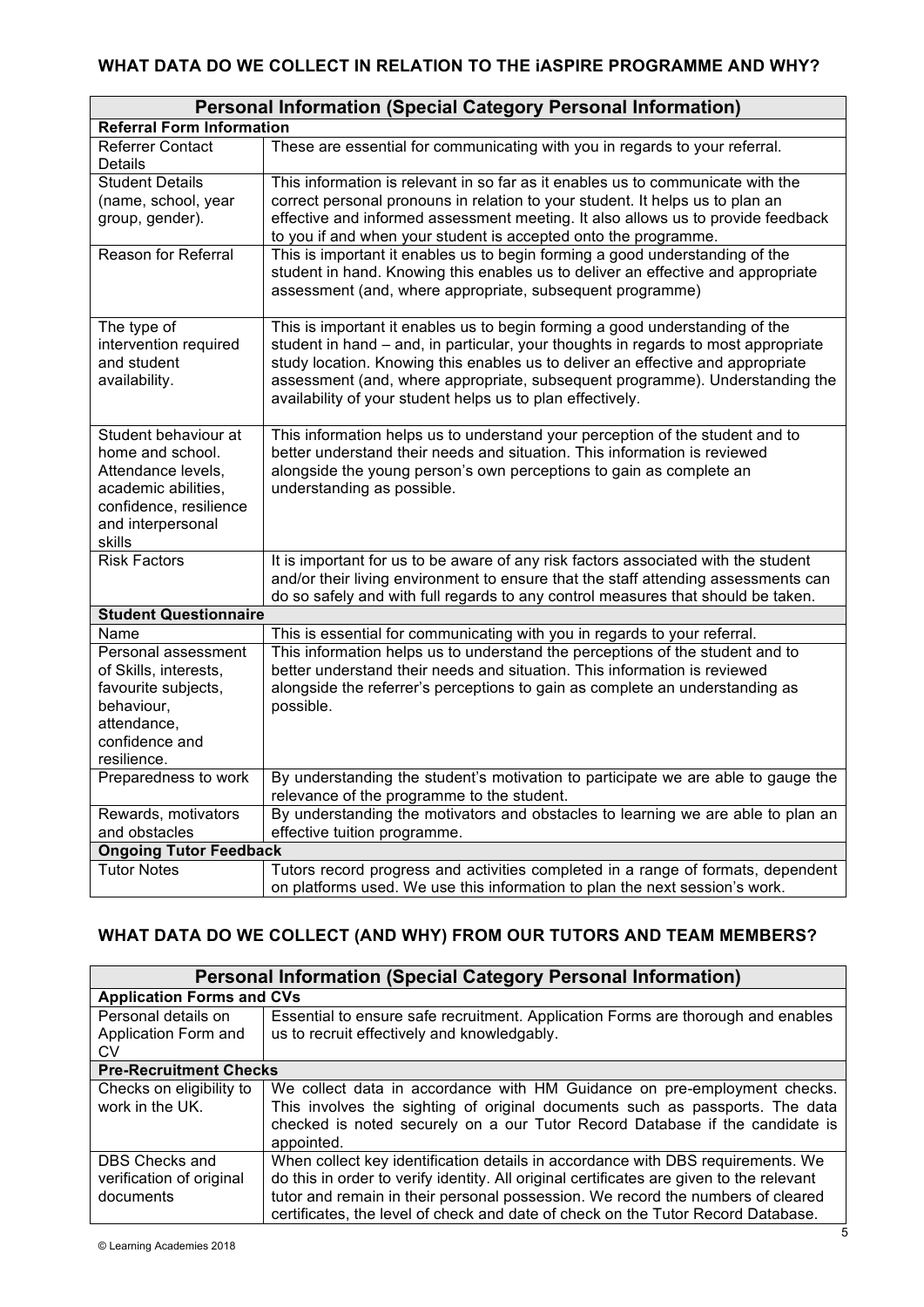| References                | We ask for the details pertaining to two referees and request that the candidate<br>confirms that they have the permission of the referees to pass on their details to<br>us. |  |
|---------------------------|-------------------------------------------------------------------------------------------------------------------------------------------------------------------------------|--|
| <b>Ongoing Data</b>       |                                                                                                                                                                               |  |
| <b>Emergency Contacts</b> | This enables us to contact your preferred family/friend member in the case of an                                                                                              |  |
|                           | emergency.                                                                                                                                                                    |  |
| Training and CPD          | We are required to keep a single central register of key training information that                                                                                            |  |
| Information               | will be shared with partner schools. This includes DBS numbers, safeguarding                                                                                                  |  |
|                           | training, first aid qualifications and other relevant training.                                                                                                               |  |

#### **WHAT IS THE LEGAL BASIS FOR OUR PROCESSING OF YOUR PERSONAL DATA?**

We collect and use you information in accordance with the GDPR legal basis as defined in Article 6 and Article 9 below:

#### **Article 6 Lawful Processing**

**Processing shall be lawful only if and to what extent that the below requirements apply:**

The individual whom the personal data is about has consented to the processing, or in the case of a child the parent/guardian has given consent.

The processing is necessary: in relation to a contract which the individual has entered into; or because the individual has asked for something to be done so they can enter into a contract.

#### **Article 9 Lawful Processing**

Explicit consent of the data subject [or in the case of the child, the parent/guardian has given consent] see consent form.

#### **HOW DO WE USE YOUR DATA?**

All personal data is processed and stored securely, for no longer than is necessary in light of the reason(s) for which it was first collected. We will comply fully with Our obligations and safeguard your rights under the GDPR at all times. For more details on security see below.

Our use of your personal data will always have a lawful basis. In the case of iAspire and iAchieve, we use your data in accordance with the reasons outlined on the tables above. Namely, in order to offer you a first rate tuition service. Specifically, We may use your data for the following purposes:

- Supplying Our services to you (please note that We require your personal data in order to enter into a contract with you);
- Personalising and tailoring Our service to our customers;
- Replying to emails from you;
- Supplying you with emails that you have opted into (you may unsubscribe or opt-out at any time by emailing info@learningacademies.co.uk).
- Monitoring and evaluating the effectiveness of our services.
- With your permission and/or where permitted by law, We may also use your data for marketing purposes which may include contacting you by email**,** telephone**,** text message and/or post with information, news, and offers on Our tuition services. We will not, however, send you any unsolicited marketing or spam and will take all reasonable steps to ensure that We fully protect your rights and comply with Our obligations under the GDPR and the Privacy and Electronic Communications (EC Directive) Regulations 2003.
- Confirming tutor training details with partner schools.

#### **HOW WE ENABLE YOU TO WITHDRAW CONSENT.**

You have the right to withdraw your consent to Us using your personal data at any time, and to request that We delete it. To withdraw your consent you should email **info@learningacademies.co.uk**.

#### **HOW LONG WILL WE KEEP YOUR DATA?**

We do not keep your personal data for any longer than is necessary in light of the reason(s) for which it was first collected. Data will therefore be retained for the following periods (or its retention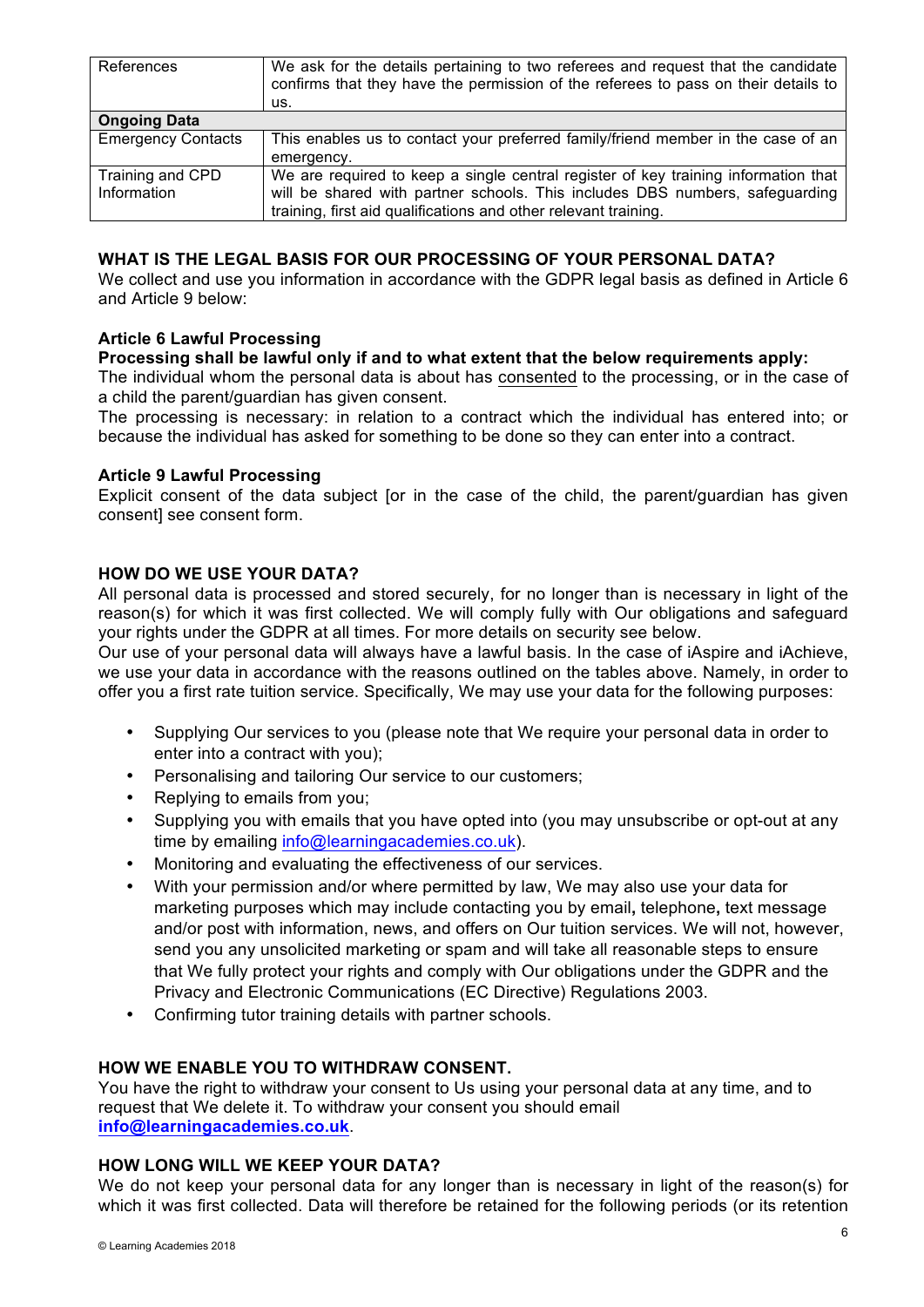will be determined on the following bases):

- When a student leaves a Learning Academies tuition programme a closing statement is raised. Once any outstanding fees have been received and or any overpayments returned, we will officially close your contract with us.
- All data retaining to your tuition programme will be fully deleted at the point of closure.
- We do not retain data (other than records of financial past payments) post tuition.
- In exceptional circumstances, at your request, we will retain your data in such circumstances as you envisage a return to tuition. If, after a period of one year, you have not returned your data will be deleted.
- Where you have given us express permission to use photographs/video images/testimonials for marketing and promotion, these images will remain in our secure photo library until such time as permission is withdrawn. When they are no longer required they will be securely deleted.

## **HOW AND WHERE DO WE STORE YOUR DATA?**

We only keep your personal data for as long as We need to in order to use it as described above and/or for as long as We have your permission to keep it.

No data is stored on our website (with the exception of the cookies aforementioned).

At the time of booking on the iAchieve Programme a secure, password protected excel file is generated and sent directly to Learning Academies Ltd. We transfer this information to our central Student Database. This is stored securely in electronic format only and is accessed only by password. Our iAspire Referral Form is linked directly to our secure Google Drive.

All data is stored in the Cloud, using a secure Learning Academies Google Drive. Google confirm the importance of the European Commission's Data Protection Directive , passed by the European Union (EU) in 1995. This restricts the movement of data from the EU to non-EU countries that do not meet the EU's "adequacy" standard for privacy protection. Processing personal data strictly within the EU is one means of compliance with the Directive.

Some or all of your data stored securely on the Google Drive may be stored outside of the European Economic Area ("the EEA") (The EEA consists of all EU member states, plus Norway, Iceland, and Liechtenstein). You are deemed to accept and agree to this by using Our Site and submitting information to Us. If We do store data outside the EEA, We will take all reasonable steps to ensure that your data is treated as safely and securely as it would be within the UK and under the GDPR**.** 

## **HOW DO WE KEEP YOUR DATA SAFE?**

At Learning Academies we take the safe collection and handling of your data very seriously. We have many safeguards in place to prevent personal information about you, and your family, from being lost and to prevent cyber-attacks, phishing, or other malicious activity.

**Secure Booking Form** Data provided by customers via the iAchieve Booking Form is not stored, at anytime, on our website. It is sent, automatically, upon completion to Head Office and the relevant Education Director in a secure, password protected, Excel File.

**Receiving Email Accounts** The email account to which your data is sent is secure. It is password protected and, in addition, the hardware used to access the email is also password protected. No data is stored on memory sticks.

**System Backups** We use the latest technology to provide reliable access to your data and have processes to back up all data on a regular basis. All Learning Academies Back Up systems are secure.

**Accidental Deletions** Our secure time capsule backups are designed to enable us to retrieve any key details that may have been accidentally deleted.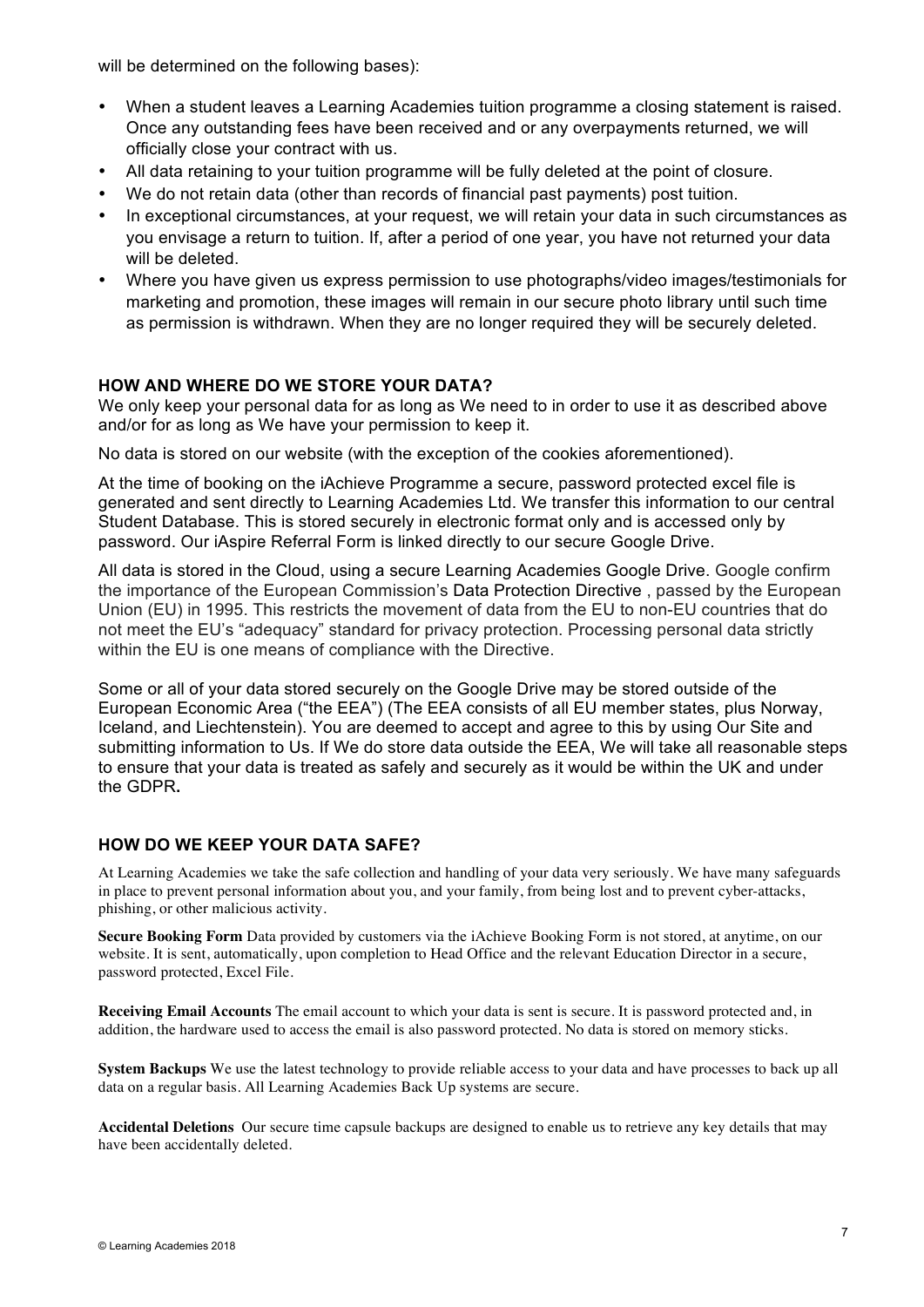**Payment information** All payments at Learning Academies are processed via Go Cardless and/or Eventbrite - both of which organisations have been specifically selected for their excellent security and data handling processes. For further information relating to payments, please see the relevant section under your preferred tuition programme.

**Needs Only Basis** We only share your data with those who need it and only with those organisations and individuals we fully trust and, without whom, we would be unable to provide you with an effective service.

#### **WHO MIGHT WE SHARE YOUR DATA WITH?**

We will not share any of your data with any third parties for any purposes unless this is essential to the effective delivery of our service. E.g. if we are working in partnership with your school. We recognise that, in exceptional circumstances, We may be legally required to share certain data held by Us, which may include your personal data, for example, where We are involved in legal proceedings, where We are complying with legal obligations, a court order, or a governmental authority.

However, we note that there may be times when may wish to compile statistics about the use of Our Site including data on traffic, usage patterns, user numbers, sales, and other information. All such data will be anonymised and will not include any personally identifying data, or any anonymised data that can be combined with other data and used to identify you. We may from time to time share such data with third parties such as prospective investors, affiliates, partners, and advertisers. Data will only be shared and used within the bounds of the law.

## **WHAT HAPPENS IF OUR BUSINESS CHANGE HANDS?**

We may, from time to time, expand or reduce Our business and this may involve the sale and/or the transfer of control of all or part of Our business. Any personal data that you have provided will, where it is relevant to any part of Our business that is being transferred, be transferred along with that part and the new owner or newly controlling party will, under the terms of this Privacy Policy, be permitted to use that data only for the same purposes for which it was originally collected by Us.

## **HOW CAN YOU CONTROL YOUR DATA?**

When you submit personal data via Our Site, you may be given options to restrict Our use of your data. In particular, We aim to give you strong controls on Our use of your data for direct marketing purposes (including the ability to opt-out of receiving emails from Us which you may do by unsubscribing using the links provided in Our emails and at the point of providing your details). We will never send you 'general marketing' and commit to sending only information and opportunities that are relevant to the tuition service you access.

You may also wish to sign up to one or more of the preference services operating in the UK: The Telephone Preference Service ("the TPS"), the Corporate Telephone Preference Service ("the CTPS"), and the Mailing Preference Service ("the MPS"). These may help to prevent you receiving unsolicited marketing. Please note, however, that these services will not prevent you from receiving marketing communications that you have consented to receiving.

## **YOUR RIGHT TO WITHOLD INFORMATION**

You may access Our Site without providing any data at all. (With the exception of our password protected tutor portal). However, in order to make a booking you will be required to submit or allow for the collection of certain data, without which we would be unable to offer a safe and effective tutoring service.

## **HOW CAN YOU ACCESS YOUR DATA?**

You have the right to ask for a copy of any of your personal data held by Us (where such data is held). In accordance with GDPR, no fee is payable and We will provide any and all information in response to your request free of charge. Please contact Us at info@learningacademies.co.uk.